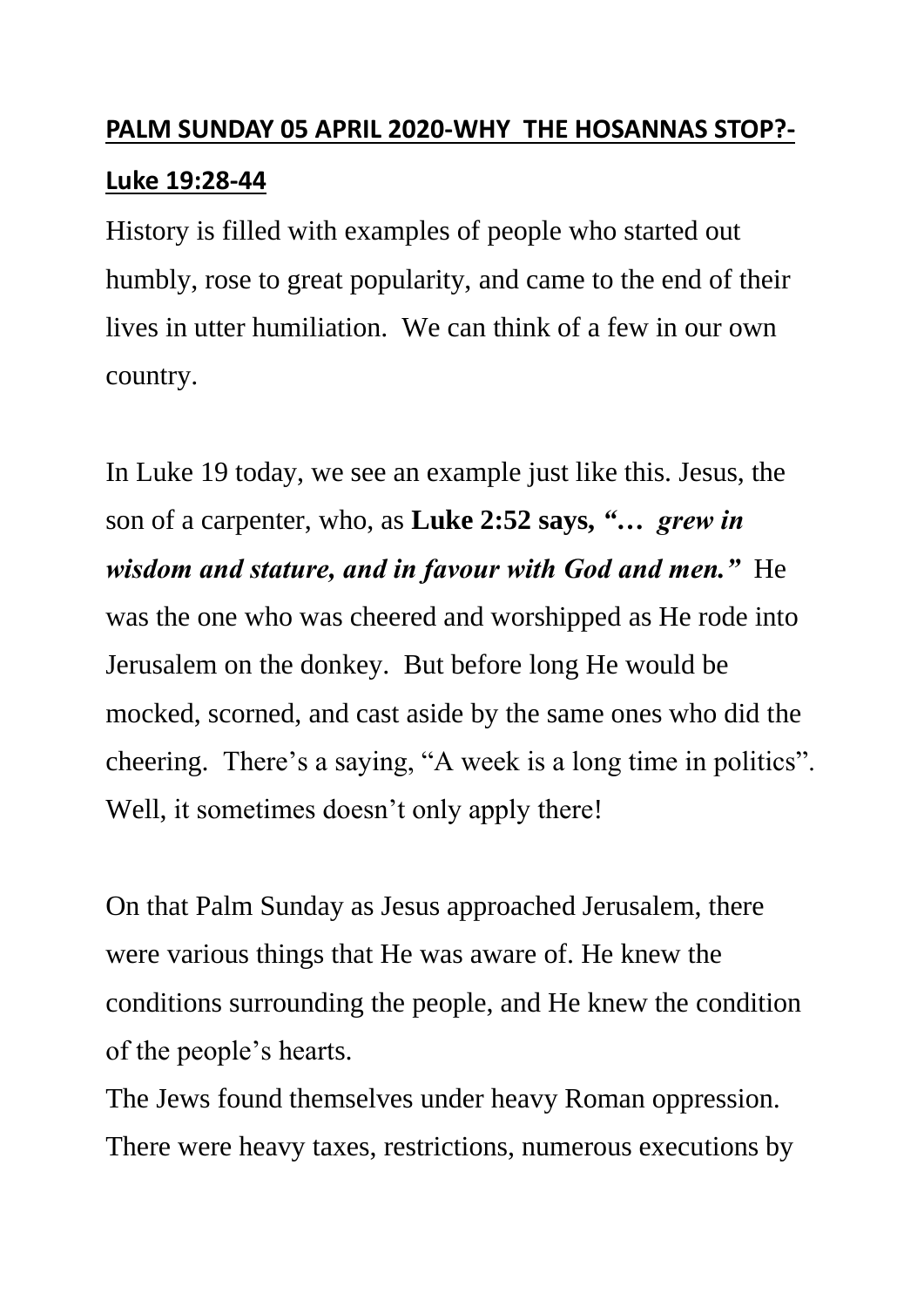means of crucifixion, and Jesus knew all about those things. But He also knew the Jewish hearts.

The Jews were in search of someone. They wanted a king like David, a conqueror, someone to set them free from the Romans, who would boot the Romans out of Israel. They had seen the powerful works of this man Jesus. They saw Him restoring sight to the blind. They saw Him healing the lame. They saw Him feed the multitude with a little boy's lunch, and had leftovers to spare. They heard about Him raising Lazarus from the dead. They listened to Him teach with real, powerful authority. Surely, with power and authority like that, Jesus was without a doubt the one who would set them free. In today's terms in our country, He would be the one to sort out poverty and e-tolling and corruption and unbridled political ambition and criminality and fear. **So, Jesus came to Jerusalem, and the crowds began to cheer.**

**The timing was perfect.** It was approaching the Passover feast. That was symbolic of the event where the angel of death passed over Israeli families, and Pharaoh let God's children go. And now, just maybe now, Jesus would somehow lead them from the huge oppression and cruel treatment of the Roman government. Jesus knew their hearts. He knew their desires.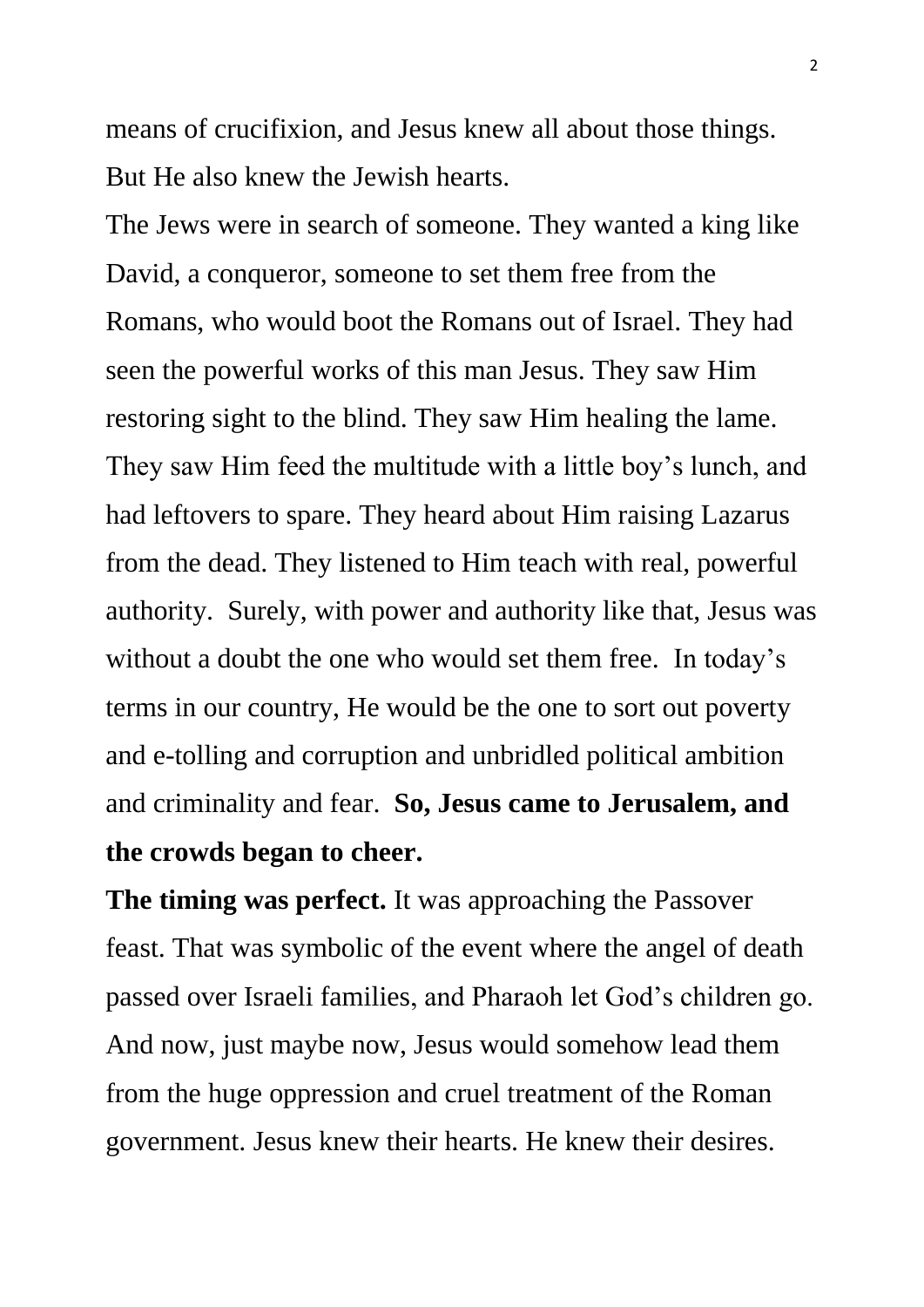The Roman soldiers knew something as well. These soldiers knew that it was Passover. They realized that it was traditionally a time when some Jews got hot-headed and tried to start a revolution. They knew Passover could bring trouble, and so they were ready.

As Jesus rode into Jerusalem, the crowds waved palm branches, a long-standing symbol of Jewish nationalism. They shouted, **"Blessed is the king who comes in the name of the**  Lord." Cheering, praising, applaud, a bit like when the Springboks win the World cup Rugby… but then something happened. The cheering stopped.

Jesus didn't muster any troops. He didn't lead a revolt. He didn't do what they expected. Instead, He drove the moneychangers out of the temple. He told them to pay the taxes due to Caesar (I'm sure Mr. Kieswetter and Tito Mboweni would have approved of that). He taught that giving out of poverty is worth more than giving out of abundance. He taught that in order to be great, you must be a servant. Jesus did and said everything the people didn't want, and so the cheering stopped.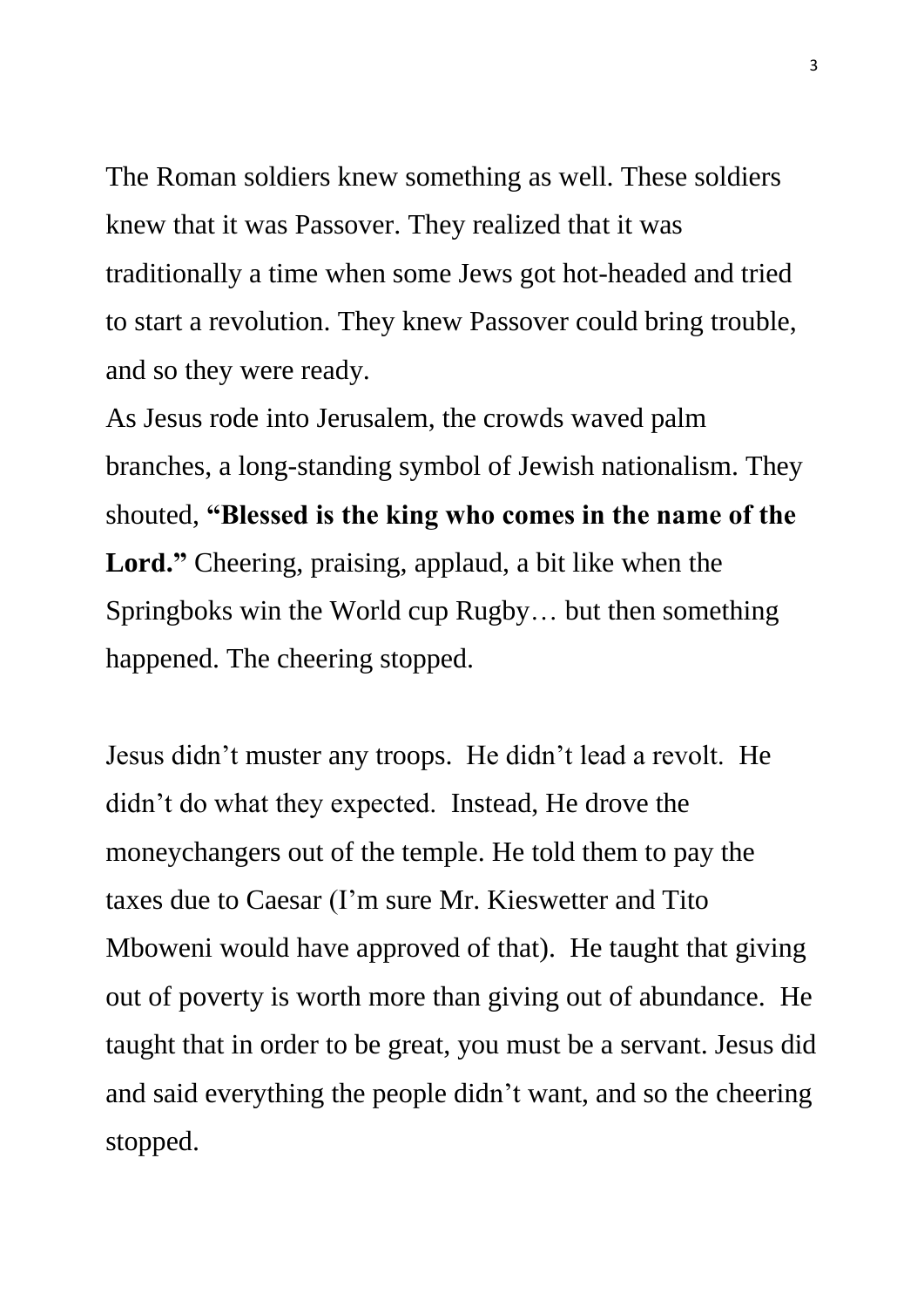It's amazing that when things go our way, when God does what we want, when Jesus rises to our cause; it's easy to cheer. But what about when He doesn't do things as we expect Him to do? What happens when we face oppression? What happens when we experience troubles, when we experience the dark underbelly of this messed up world, when we experience Total shutdown? After the Second World War many men turned from God after seeing and experiencing the huge brutality and cruelty of war. They said, **"If this happens with a God who is supposed to be in charge, then either He is an evil God, or there is no God",** not understanding that the war and all that came with it **stemmed from people abusing the freedom of choice that God gives us, which He never takes away from us.**

Too often, the cheering comes to a stop. Words of adoration and praise quickly fade when we face life as it really is. Often our wants and desires blur our vision to our real needs. The same thing happened to the crowds that lined the Streets to cheer Jesus. There were some things that they didn't see, but Jesus did. Look again at verses **41-44. "** *<sup>41</sup> As he approached*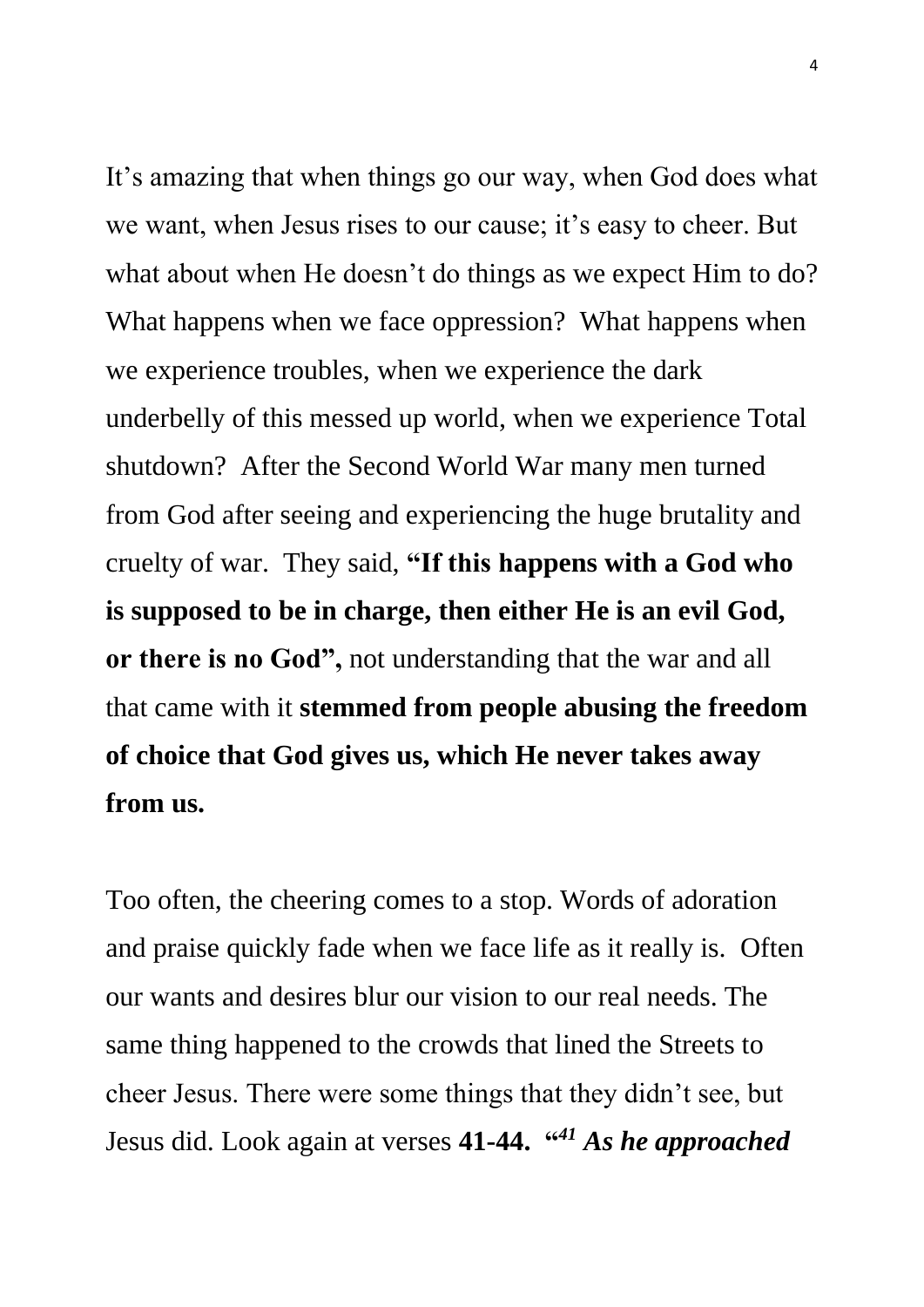*Jerusalem and saw the city, he wept over it <sup>42</sup> and said, "If you, even you, had only known on this day what would bring you peace—but now it is hidden from your eyes. <sup>43</sup> The days will come upon you when your enemies will build an embankment against you and encircle you and hem you in on every side. <sup>44</sup> They will dash you to the ground, you and the children within your walls. They will not leave one stone on another, because you did not recognize the time of God's coming to you."*

## **"Why did the cheering stop?"**

Why did the cheering stop? First it was because they did not recognize His purpose.

They could not see Jesus' purpose because they had their eyes on their immediate circumstances instead of their current condition.

We are the same way today. When we experience Lockdown and Covid 19 and we suffer through various difficulties, and lost focus on God, who is Bigger and stronger than any virus or Crisis we face. Our prayer shifts from one place to another, and it becomes, **"Lord, deliver me, help me, fight for me, uplift**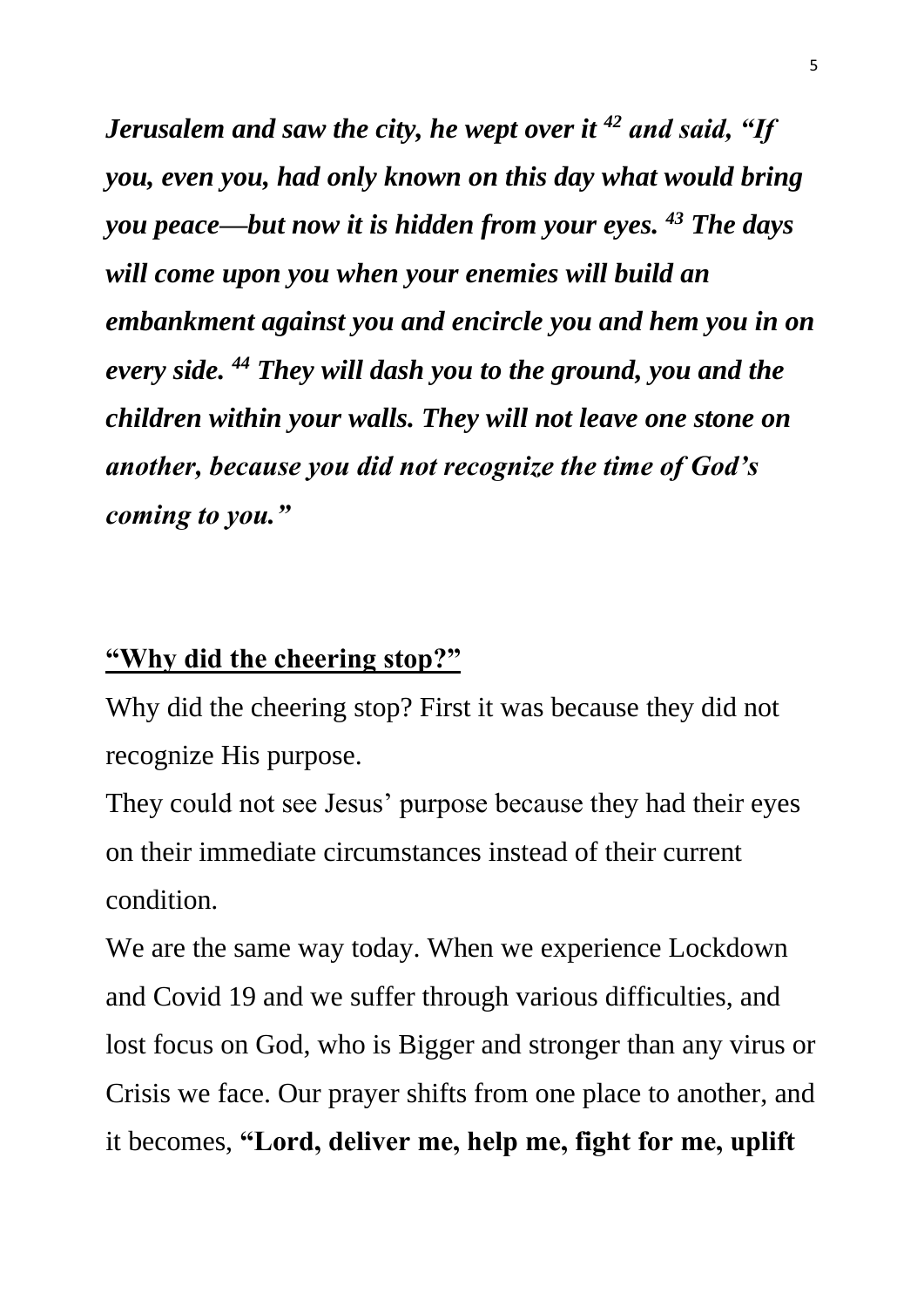**me," instead** of, **"Lord, mould me, use me, grow me through these things, change me, may people see how great You are as that happens."** Too often the desire is for God to change the circumstances, instead of God changing the person in those circumstances. And sadly, it has an effect. In time the cheering stops. We can easily lose sight of Holy week and Good Friday, because of the Lockdown, but remember what Christ has Done on the cross can never be reversed. The more reason for us to sing praises to God like Paul and Silas in jail in Acts16:16-36. A time to praise Him for who He is.

The Jewish people desired deliverance from oppression. Jesus came to deliver them from the bigger problem of sin. In their desire to escape their immediate circumstances, to have their brand of peace, they missed the fact that they walked in the very presence of the Prince of Peace. Don't let that be what causes your cheering for Him to stop. Don't lose sight of the fact that through any circumstance, you are in the presence of the Prince of Peace. **John 16: 33** *"These things have I spoken to you, so that in Me you may have peace. In the world you have tribulation, but take courage; I have overcome the world.*" It's hard to get peace from the world when it is clear that it is full of trouble. With Jesus, you can have peace, even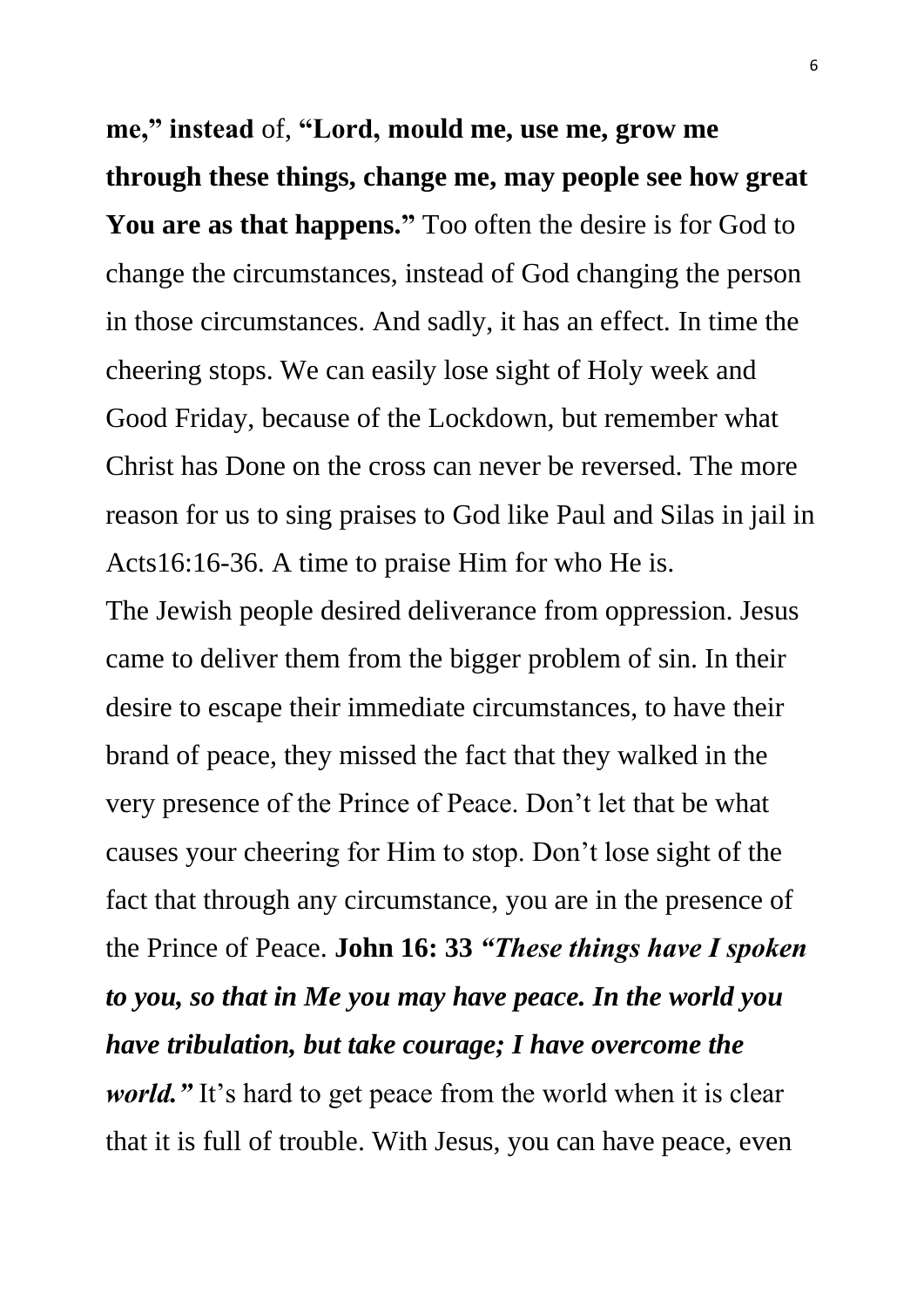in the middle of pain and suffering.

The people in Jerusalem desired peace, but they wanted it to come through conflict. Jesus was offering them peace in conflict. And Jesus said of Jerusalem in **Luke 13:34,** *"O Jerusalem, Jerusalem, the city that kills the prophets and stones those sent to her! How often I wanted to gather your children together, just as a hen gathers her brood under her wings, and you would not have it!"* And the city of Jerusalem, whose name means founded peaceful, refused Jesus' terms. Why? Because they wanted to set the terms of peace.

There are many who want to set the terms themselves. **"Oh, I'm going to get to Heaven one day, but I'll get there on my own terms."** Jesus was clear when He said, **'I am the way and the truth and the life, and no man comes to the Father but by Me."** When we reject Him and His love and grace and His purpose time and time again we have refused His terms. It might seems right to us, but the end of it is a decision which refuses the solution God has given to us – to be reconciled to Him. Why? It is because we refuse to accept His terms.